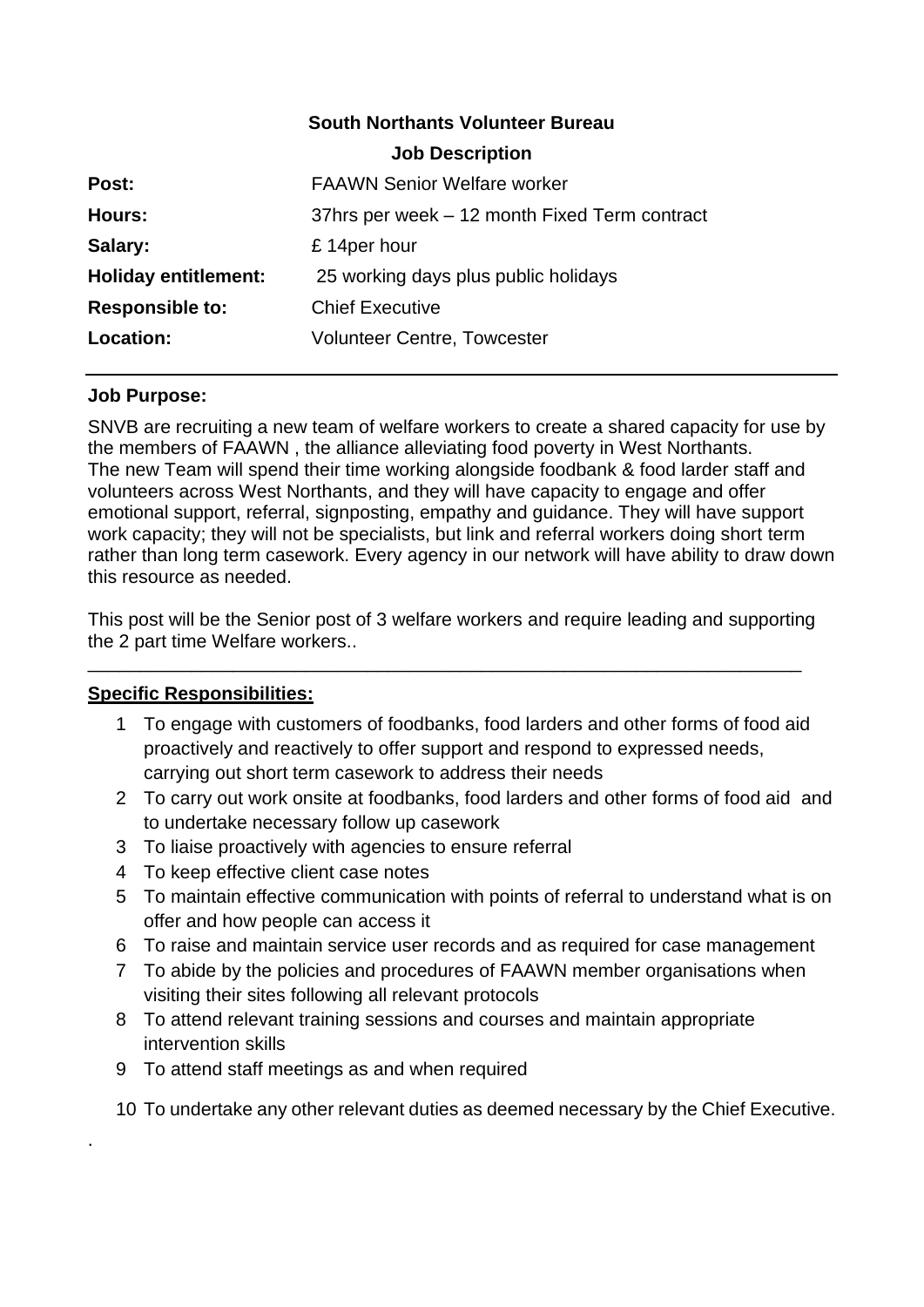### **Miscellaneous:**

As a member of snvb staff it is expected that the postholder will play as full a part as possible (within the constraints of the post) within the staff team.

The postholder will be expected to attend meetings and training events relevant to the post

- All information must be maintained within GDPR regulations
- To be an active and effective team member.
- To work some hours outside of normal office hours (including evenings and weekends).
- At all times to carry out every aspect of your duties with due regard to SNVB's policies and procedures
- To maintain a professional level of communication at all times.
- To keep clear records and plans of all contacts with clients, professionals and meetings with external agencies.
- Undertake other duties as may be reasonably determined by the CEO or Board of Trustee's.
- To participate in regular supervision and annual appraisal, and help identifying your own job-related development and training needs.